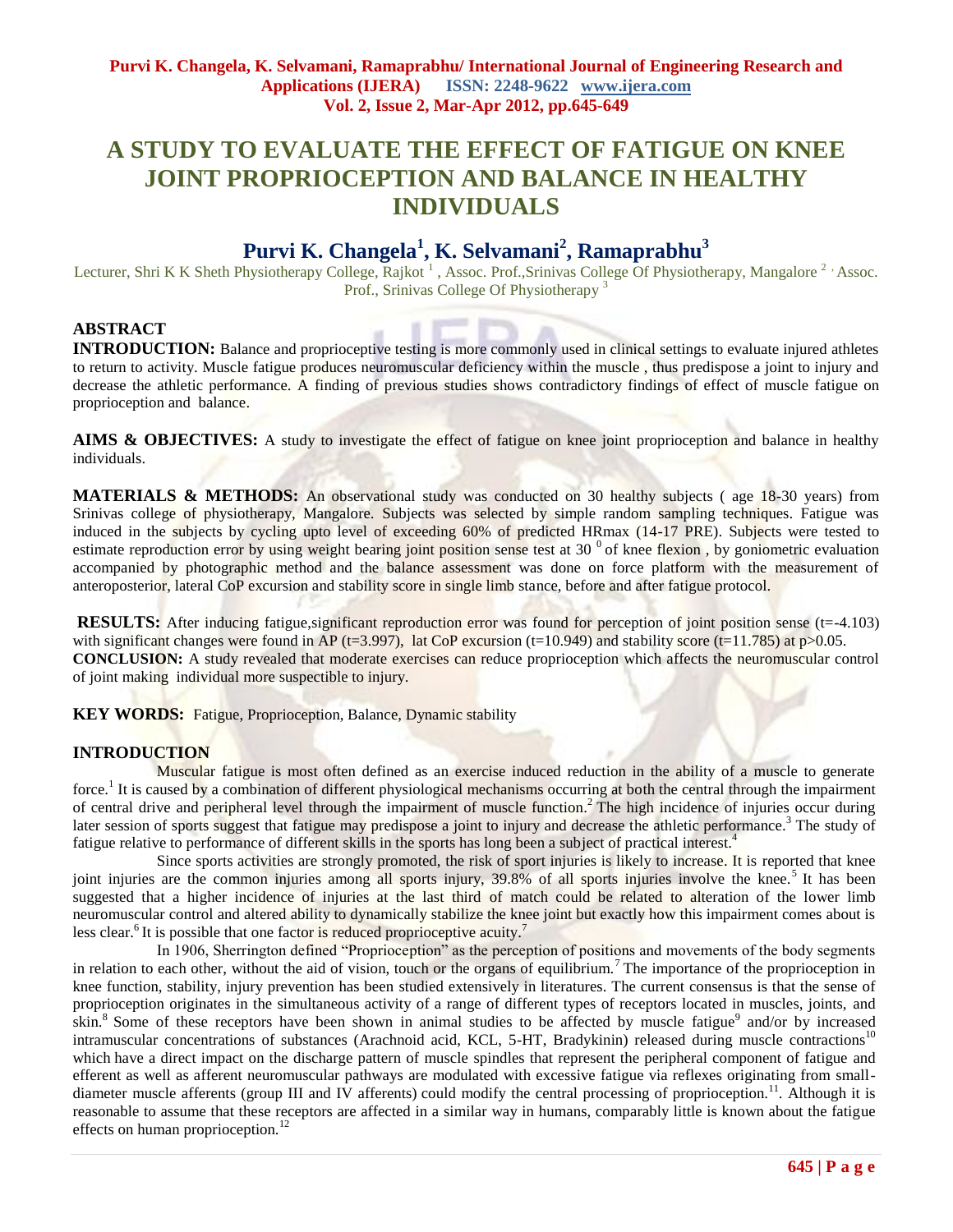The perception of movement or joint position in clinical measurements reflects the status of the whole system, or that measured proprioceptive defects are connected to functional disability.<sup>13</sup> It is believed that the Central Nervous System (CNS) links together afferent proprioceptive feedback from multiple joints of a limb segment and redundancy of the afferent information can be used as an "error check" to improve proprioceptive feedback in order to maintain function.<sup>8</sup> Reproduction ability is decreased; possibly due to increased sensitivity of capsular receptors from muscle fatigue-induced laxity.<sup>3</sup> The assessment of potential injury risk before sports participation followed by intervention may decrease the relative injury incidence in athletes.<sup>14</sup>

The integrity and control of the proprioceptive acuity is essential for the maintenance of balance.<sup>15</sup> Balance is defined as person's ability to maintain an appropriate relationship between the body segments and between the body and the environment and to keep the body's center of mass over the base of support when performing a task.<sup>16</sup> It is assumed that some form of muscle spindle desensitization or perhaps ligament relaxation and Golgi tendon desensitization occurs with excessive fatigue which leads to decreased efferent muscle response and poorer ability to maintain balance.<sup>17</sup> Balance testing is more commonly used in the clinical setting to establish gains in the proprioceptive capacity of injured limbs and helps to evaluate injured athlete to return to activity.<sup>15</sup> Measures of postural control such as center of pressure (CoP) excursion which may be a more sensitive measure of postural control that incorporates proprioception have been used clinicaly.<sup>18</sup>

In humans, the effect of fatigue on proprioception has been investigated at various joints. Findings of disturbed proprioception and balance are frequent in the literatures, but together they are not conclusive. So the purpose of this study is to investigate the effect of muscular fatigue on proprioception and balance in healthy individuals.

# **METHODOLOGY**

**Study design:** Observational study design

## **Sampling Technique:** Simple Random Sampling

**Sample collection:** 30 healthy subjects in age group of 18-30 yrs of both sex were taken for the study from Srinivas College of Physiotherapy, Mangalore.

#### **Inclusion Criteria:**

- 1. Age group: 18-30 years
- 2. Both male and female were included.

## **Exclusion Criteria:**

- 1. Knee joint pathology
- 2. Musculoskeletal disease of lower limb
- 3. Neurological condition
- 4. Respiratory and heart problem

#### **Materials used:**

- Static cycle
- Reference markers
- Universal Goniometer
- Video camera
- $\bullet$  HR assessment apparatus (cardio-vigil)
- Two dimensional digitizing software of the peak measurement system (UTHSCSA Image Tool version 3)
- Force Platform (BERTEC, Columbus, OH 43229, U.S.A.)

#### **Testing Procedure:**

 The proposed title and procedure was being approved by ethical committee members , written consent was taken from subjects who fulfilled the inclusion and exclusion criteria and they were randomly selected. Subject's age, sex, height, weight, body mass index (BMI), resting heart rate was recorded prior to the test. Borg scale of perceived rate of exertion (PRE) was clearly explained to all the subjects before cycling. Right lower limb was used for measurement of proprioception and balance test.

Fatigue was induced by asking the subject to perform cycling on a static cycle as fast as possible, the level of fatigue was indicated and measured by using "Borg's Rate of Perceived Exertion (RPE) scale" and HR was monitored using cardiovigil. Fatigue was induced in the subjects by cycling. When subjects reached upto level of exceeding 60% of predicted HRmax and a level of exertion of 14-17 on the RPE scale, immediately the subjects were asked to discontinue cycling.<sup>19</sup>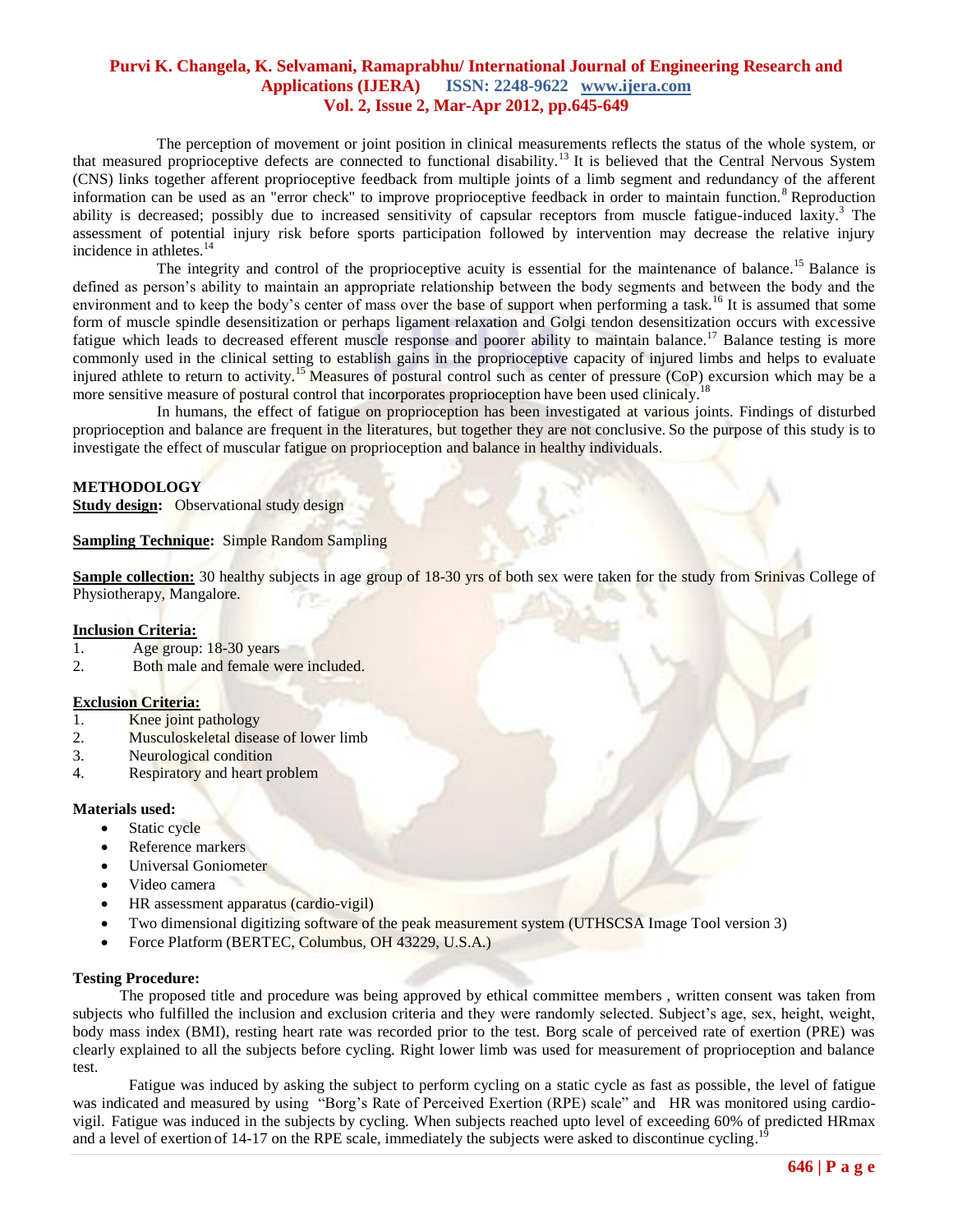Proprioception and balance tests were performed before and after fatigue protocol and scores were recorded.

Subjects were tested to estimate reproduction error by using weight bearing joint position sense test at 30  $\degree$  of knee flexion , by goniometric evaluation accompanied by photographic method.The subject was given three trials to identify and reproduce knee joint position  $(30^0)$  knee flexion) initially with eyes open followed by eyes closed. After trials of test positions, reference markers were placed along the lateral aspect of the lower limb for photographic evalution: a) over the greater trochanter, b) over the iliotibial tract proximal to the superior border of the patella and c) over the neck of fibula.<sup>20</sup>

The balance assessment was done on force platform while the leg was flexed to 90°at the hip and knee joints, with both arms hanging relaxed at the sides in single-limb stance with the measurement of AP, Lat CoP excursion and Stability score in single-limb stance on the force platform after the JPS test following fatigue protocol.**<sup>21</sup>**

# **DATA ANALYSIS :**

The demographic data were analyzed using paired t-test for comparison of pre and post fatigue measurement.The data analysis was done using SPSS softwear package version 14. level of significance was set at  $\leq 0.05$  with Cl of 95%

# **RESULTS**

| <b>Frequency</b> | <b>Percent</b> | <b>Valid Percent</b> |
|------------------|----------------|----------------------|
|                  | 10.0           | 10.0                 |
|                  | 16.7           | 16.7                 |
| 13               | 43.3           | 43.3                 |
|                  | 20.0           | 20.0                 |
| 2                | 10.0           | 10.0                 |
| 30               | 100.0          | 100.0                |
|                  |                |                      |

#### **Table 1: Distribution of age groups**

#### **Table 2: Gender Proposition**

|              | <b>Frequency</b> | <b>Percent</b> |
|--------------|------------------|----------------|
| male         | 21               | 70.0           |
| female       |                  | 30.0           |
| <b>Total</b> | 30               | 100.0          |
|              |                  |                |

**Table 3: Comparison of pre and post fatigue joint position sense (JPS) test score, AP CoP excursion, Lateral CoP excursion and stability score .**

|                                                 | <b>Mean</b> | Std.<br><b>Deviation</b> | <b>Std. Error</b><br><b>Mean</b> |           | df | p                   |
|-------------------------------------------------|-------------|--------------------------|----------------------------------|-----------|----|---------------------|
| <b>Pre fatigue</b><br><b>JPS</b> test<br>score  | 6.7370      | 3.04761                  | .55641                           | $-4.103$  | 29 | .000<br><b>VHS</b>  |
| <b>Post fatigue</b><br><b>JPS</b> test<br>score | 8.7197      | 3.04767                  | .55643                           |           |    |                     |
| Pre fatigue<br><b>AP CoP</b><br>excursion       | 1.2777      | .27712                   | .05060                           | $-10.949$ | 29 | 0.000<br><b>VHS</b> |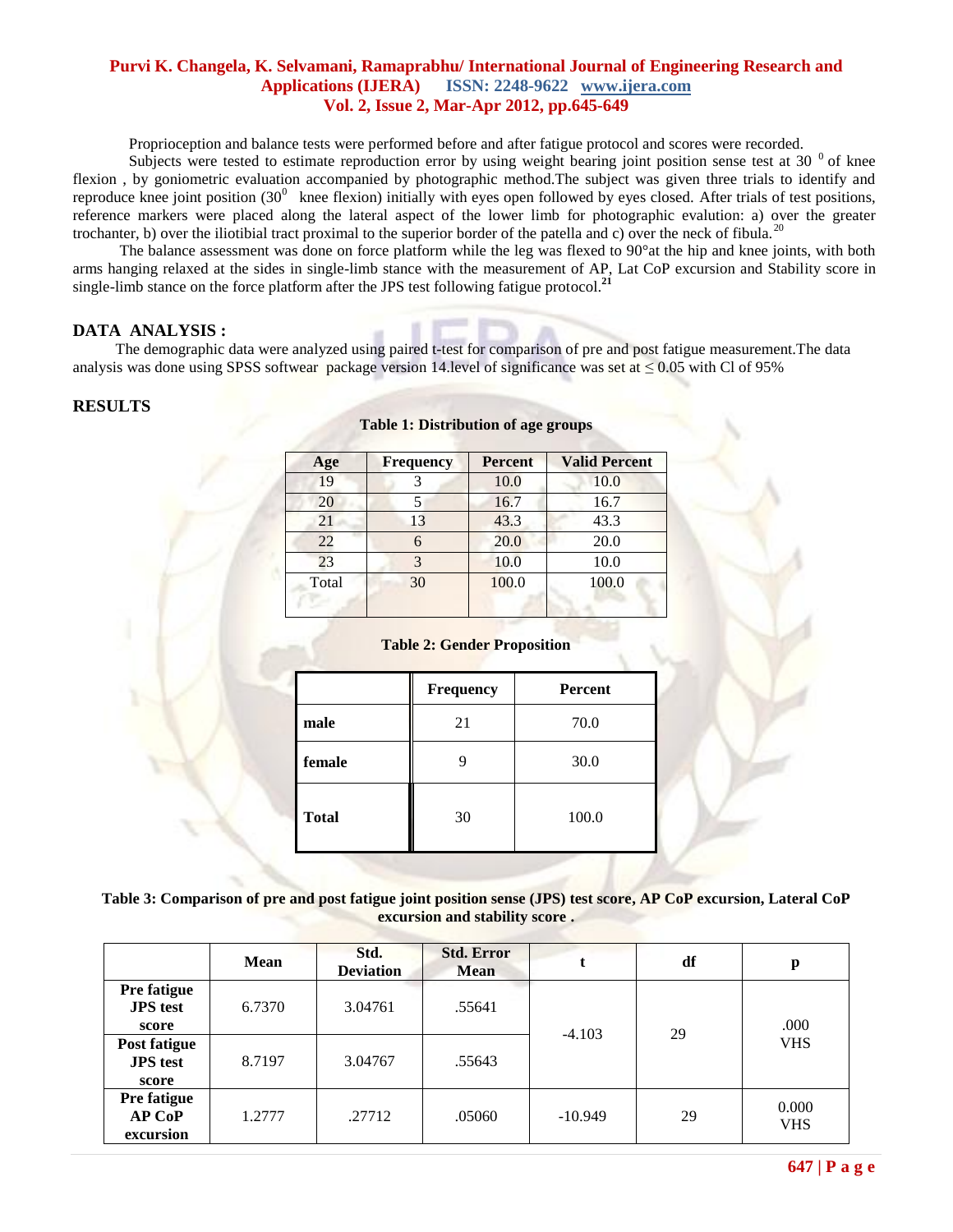| <b>Post fatigue</b><br><b>AP CoP</b><br>excursion | 1.7620  | .32318  | .05900 |          |    |                    |
|---------------------------------------------------|---------|---------|--------|----------|----|--------------------|
| <b>Pre fatigue</b><br><b>LAT CoP</b><br>excursion | .4590   | .32341  | .05905 | $-3.997$ | 29 | .000<br><b>VHS</b> |
| Post fatigue<br>LAT C oP<br>excursion             | .6820   | .44055  | .08043 |          |    |                    |
| <b>Pre fatigue</b><br>stability<br>score          | 86.6090 | 2.84795 | .51996 | 11.785   | 29 | .000<br><b>VHS</b> |
| Post fatigue<br>stability<br>score                | 81.7803 | 2.75167 | .50238 |          |    |                    |

## **VHS=very highly significant**

The above table shows the mean of pre JPS test score i.e.  $6.7370 \pm 3.04761$  (SD) and post JPS test score i.e.  $8.7197 \pm 3.04767$ which shows significant differences (t = -4.103, p<0.05) (figure 1), mean of pre AP CoP excursion i.e. 1.2777 $\pm$  0.27712 (SD) and post AP excursion i.e.  $1.7620 \pm 0.32318$  which shows significant difference (t = -10.949, p < 0.05) (figure 2), mean of pre Lat Cop excursion i.e.  $0.4590 \pm 0.32341$  (SD) and post Lat excursion i.e.0.6820  $\pm 0.44055$  (SD) which shows significant difference  $(t = -3.997, p < 0.05)$  (figure 3), mean of pre stability score i.e. 86.6090  $\pm$  2.84795 (SD) and post stability score i.e. 81.7803  $\pm$ 2.75167 (SD) which shows significant difference for pre and post stability score (t = 11.785, p < 0.05) (figure 4) for the present study.

#### **DISCUSSION:**

The results of the present study indicated that fatigue reduces knee joint proprioception i.e. higher reproduction error was found for perception of joint position sense  $(t = -4.103, p < 0.05)$  thereby supporting the experimental hypothesis.

The findings of David Roberts et al. **(2003)** on healthy young persons, to estimate threshold for perception of movement before and after fatigue shows statically significant difference in threshold value, after inducing fatigue which support the results of our study.<sup>22</sup> However, Marks and Quinney (1993) provided contradictory findings suggested that muscle fatigue had a negligible effect on knee JPS. However, they induced fatigue by having the subject contract the quadriceps muscle 20 times, which likely was less fatiguing and that mainly affected the anterior structures of the thigh. Therefore, the posterior structures, which are of afferent importance during extension, were probably less affected by fatigue. $^{23}$ 

An important issue here in this present study is, whether the effects of fatigue on position sense of knee can be attributed to central fatigue or to muscle fatigue. Central fatigue may have accompanied peripherally elicited effects, but there is a chain of evidence indicating that alterations in the proprioceptive inflow from peripheral muscle receptors have contributed considerably to the central fatigue effects.<sup>10</sup> Djupsjobacka M. et al. (1995) suggested that muscle spindles are strongly affected by metabolic products , such as bradykinin, 5-HT, and lactic acid, the proprioceptive inflow from spindle afferents during the JPS test is likely to have been affected by fatigue.<sup>24</sup>

Different methods have been used to assess proprioceptive acuity in various studies. Amongst them, Goniometric evaluation for measuring the angle accompanied by video films is an adequately accurate method of measuring the joint angle. Berry C. Stillman et al. (2001) explained that WB assessments of proprioception which is more functional might have greatest relevance in the area of sports medicine . Theoretically, fatigue may increase the time of reaction, which, in the present study, would be seen as higher reproduction error scores.

The results of the present study also indicated that fatigue reduces balance performance (t= 11.785;  $p < 0.05$ ). There are several possible reasons why muscular fatigue affects balance performance. It seems plausible that some form of muscle spindle desensitization or perhaps ligament relaxation and Golgi tendon desensitization occurs with excessive fatigue. The increased AP and Lat CoP excursion observed after cycling in the present study may be explained by a decrease in muscle response and a delay in muscle reaction and poorer ability to maintain balance.<sup>17</sup> Eva Ageberg et al.  $(2003)$  found that short-term cycling decrease ability to maintain balance in single limb stance in healthy subjects  $30$ support the result of present study **.**  21